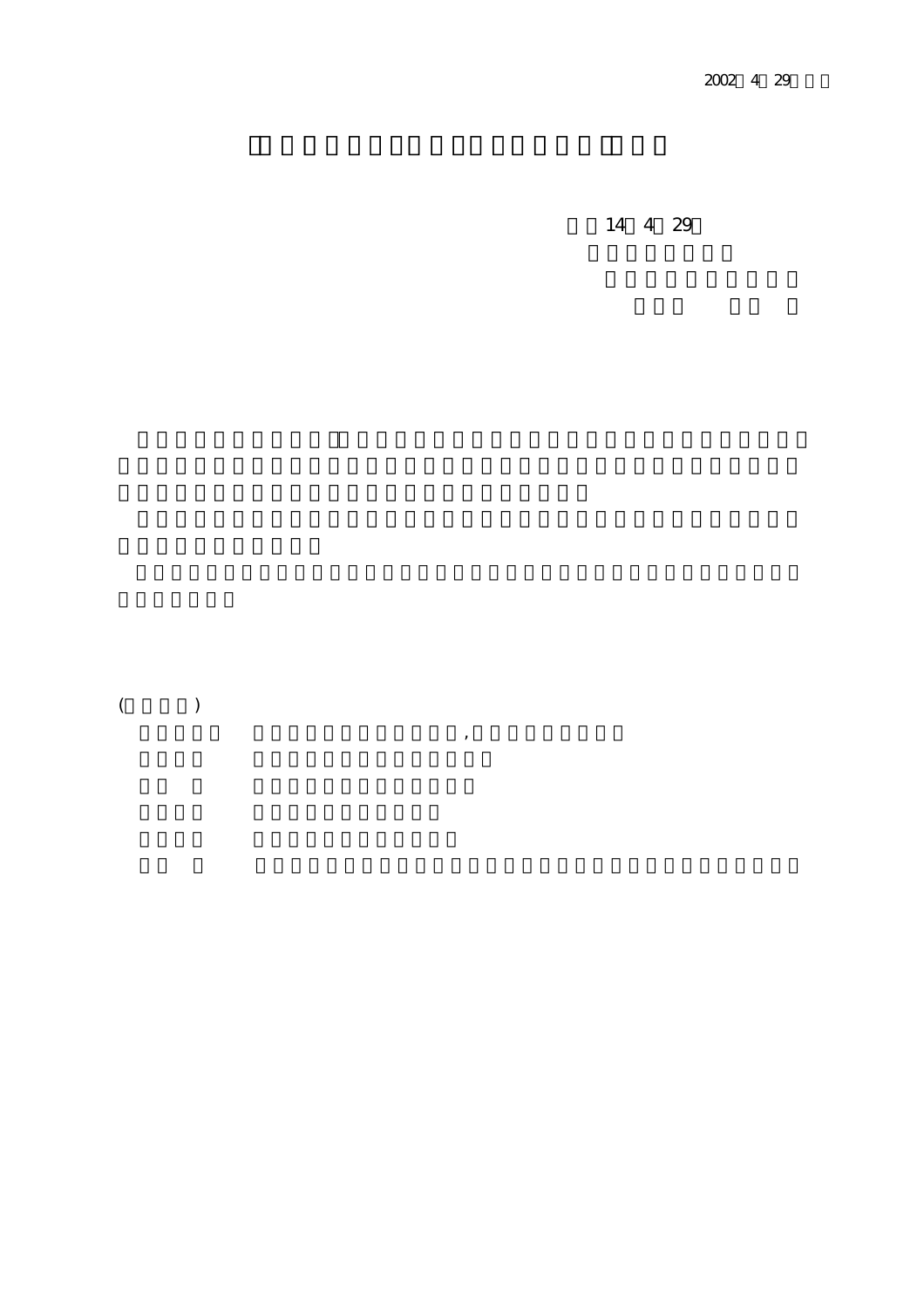|              | $\rm II$                          |       |                            |                    |                                   |    |                     |               |             |                    |
|--------------|-----------------------------------|-------|----------------------------|--------------------|-----------------------------------|----|---------------------|---------------|-------------|--------------------|
|              |                                   |       | $\operatorname{echogenic}$ |                    |                                   |    |                     |               |             |                    |
|              |                                   |       |                            |                    |                                   |    |                     |               |             |                    |
|              | $III$                             |       |                            |                    |                                   |    |                     |               |             |                    |
|              |                                   |       |                            |                    |                                   |    |                     |               |             |                    |
|              | ${\rm IV}$                        |       |                            |                    |                                   |    |                     |               |             |                    |
|              |                                   |       |                            |                    |                                   |    |                     |               |             |                    |
|              | $\mathbf V$                       |       |                            |                    |                                   |    |                     |               |             |                    |
|              |                                   |       |                            |                    |                                   |    |                     |               |             |                    |
|              |                                   |       |                            |                    |                                   |    |                     |               |             |                    |
| $\mathbf{z}$ |                                   |       |                            |                    |                                   |    |                     |               |             |                    |
|              |                                   |       |                            |                    |                                   |    |                     |               |             |                    |
|              | a.                                |       |                            |                    |                                   |    |                     |               |             |                    |
|              | $\mathbf b.$                      |       |                            |                    |                                   |    |                     |               |             |                    |
|              | c.                                |       |                            |                    |                                   |    |                     |               |             |                    |
|              |                                   |       |                            |                    |                                   |    |                     |               |             |                    |
| $\mathbf{3}$ |                                   |       |                            |                    |                                   |    |                     |               |             |                    |
|              |                                   |       |                            |                    |                                   |    |                     |               |             |                    |
|              | $a.$<br>b.                        |       |                            |                    |                                   |    |                     |               |             |                    |
| $\bf{4}$     |                                   |       |                            |                    |                                   |    |                     |               |             |                    |
|              |                                   |       |                            |                    |                                   |    |                     |               | $\mathbf X$ | ${\cal C}{\cal T}$ |
|              | $\ensuremath{\mathbf{MR}}\xspace$ |       |                            |                    |                                   |    |                     |               |             |                    |
|              | $a.$<br>$b.$                      |       |                            |                    |                                   |    |                     |               |             |                    |
| $\mathbf 5$  |                                   |       |                            |                    |                                   |    |                     |               |             |                    |
|              |                                   |       |                            | ${\cal C}{\cal T}$ |                                   |    |                     |               |             |                    |
|              |                                   |       | $\frac{X}{mm}$ ×           |                    | $\ensuremath{\mathbf{MR}}\xspace$ |    | mm $\,$ $\times$    | $\mathbf{mm}$ |             |                    |
|              |                                   | $2-5$ |                            |                    | $\mathbf X$                       | CT | $\operatorname{MR}$ |               |             |                    |